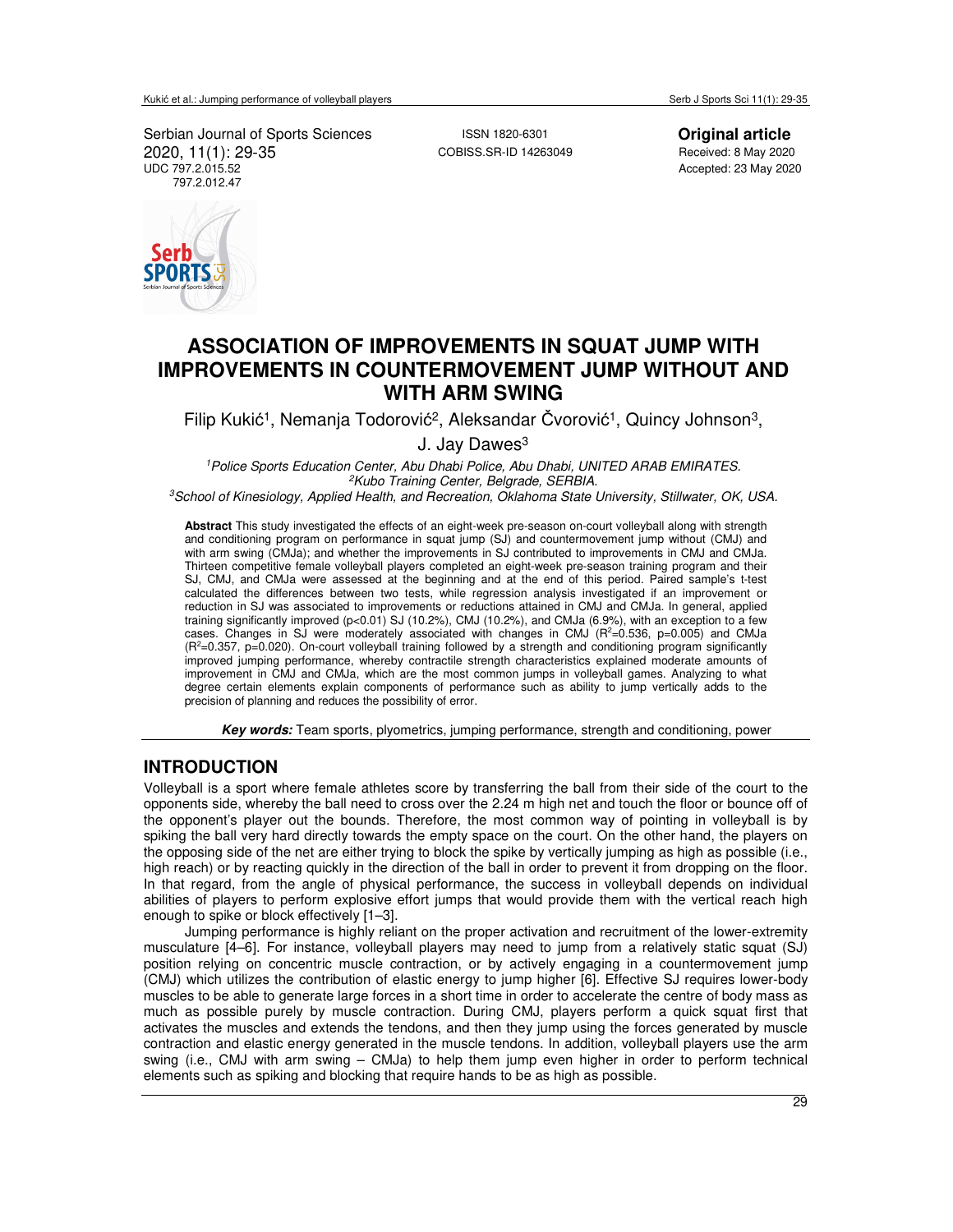Considering this, strength and conditioning programs for volleyball players normally focus on development of lower-body strength and power, aiming to improve jumping performance of volleyball plays [7–9]. In that regard, Häkkinen [8] investigated the changes in physical fitness profiles of female volleyball players during a competitive season and found significant improvements in the height of SJ and CMJ. Players performed two-three weekly sessions for physical conditioning which focused on strength and explosive strength training. Marques et al. [9] implemented a 12-week in-season resistance and plyometric training program twice a week and found significant improvements in one-repetition maximum parallel squat and CMJ height. Thus, strength and explosiveness were found to improve in female volleyball players as an adaptation to strength and power training.

The association between strength characteristics and explosive jumps has been well documented in literature, whereby optimal contractile and recruitment characteristics from maximal squat and SJ positively influence CMJ [4,10–12]. Moreover, longitudinal studies on volleyball players showed significant improvements in jumping performance after applied strength and plyometric training. However, the evidence examining the degree to which improvements in SJ are associated with improvements in CMJ and CMJa in volleyball players is scarce. Therefore, the aim of this study was to investigate the effects of an eight-week pre-season program on jumping performance, and whether improvements attained in SJ are associated with those attained in CMJ and CMJa in competitive level volleyball players. It was hypothesized that applied training will improve jumping performance, and that improvements attained in SJ will be associated with improvements in CMJ and CMJa.

### **METHODS AND MATERIALS**

This experimental study examined the associations of improvements obtained in SJ to improvements obtained in CMJ and CMJa after eight-weeks of on-court volleyball training and off-court strength and conditioning training were applied (Table 1). Lower-body power was tested at the beginning of the study (pre-test) and at the end of the study (post-test). Three tests were used, SJ for contractile abilities of legs, CMJ for stretch-shortening cycle of leg muscles, CMJa for the stretch-shortening cycle coupled with the arm swing. The results obtained at post-test were compared to those from pre-test and the obtained differences were further analysed to determine the association between different muscle properties. Preand post- testing sessions were completed for all subjects during the same training sessions. The same strength and conditioning trainer conducted all testing and training sessions.

### **SUBJECTS**

The sample consisted of 13 female volleyball players ( $n = 13$ ) that played in the highest Serbian national league for the minimum of two seasons. The main characteristics of the sample were age =  $20.02 \pm 3.95$ years, body height (BH) = 181.08  $\pm$  8.17 cm, body mass (BM) = 69.55  $\pm$  10.07 kg, and percent body fat = 19.38 ± 3.05 %. Body fat percent was assessed by an eight-channel bioelectric impedance analyzer (InBody 370, Biospace Co. Ltd, Seoul, Korea), following previously reported procedures [13,14]. All players were familiar with the basics of strength and plyometric training and were injury free for a minimum of one year. Subjects were informed about the possible utilization of the data in research purposes and their data were included in analysis upon agreeing to do so. The research was carried out in accordance with the conditions of Declaration of Helsinki, recommendations guiding physicians in biomedical research involving human subjects [15], and with the ethical approval number 484-2 of the ethical board of the Faculty of Sport and Physical Education, University of Belgrade.

#### **TRAINING PROCEDURES**

Overall, the strength and conditioning part of this eight-week training program followed a linear program design starting with muscular endurance and hypertrophy-based training, then later progressing to strength and power-based training. For the first 4-weeks, power-endurance and hypertrophy-based training were utilized to establish and improve the functional capacity of the muscular, skeletal, and respiratory systems at lower intensities. For the second 4-weeks, maximal strength and power-based training were utilized as mechanisms to better develop muscular and skeletal system functioning at higher intensities [16]. On-court volleyball training focused on volleyball skill development, as well as learning and improving tactical elements of the game. This was further situationally practiced at friendly games.

#### **TESTING PROCEDURES**

Prior to performing the jump assessments, participants performed a standardized 10-minute warm-up including low aerobic intensity jogging and sport-specific dynamic drills such as short changes of direction, short and quick jumps (bouncing) and few maximal jumps. Lower-body muscular power was assessed using SJ, CMJ and CMJa. Each test was performed three times and the highest value was used for final analysis. The order of testing was randomized. Participants were allowed about 30-60

30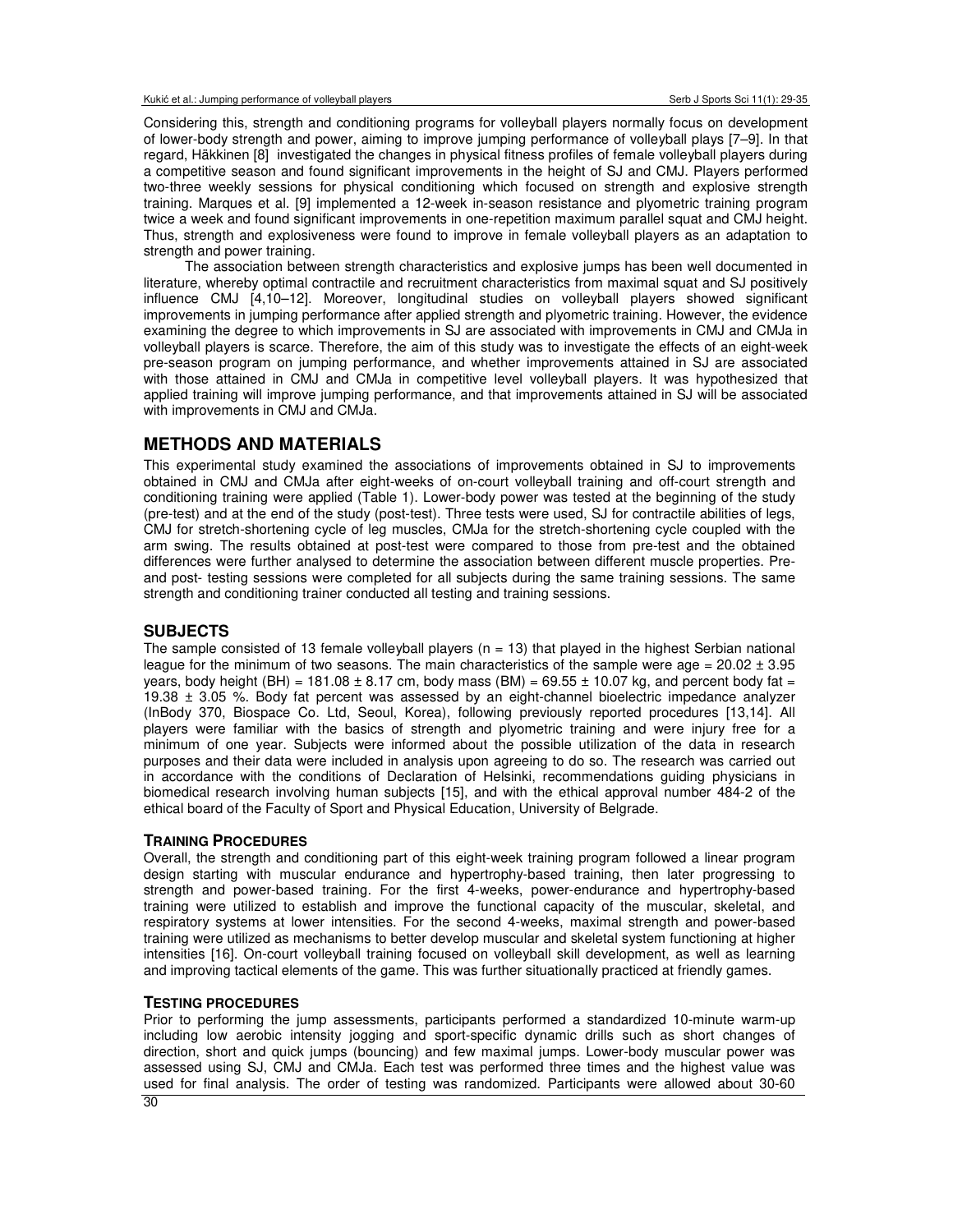seconds between jumps within one test (or more if necessary). After completion of each test, and prior to beginning the next, participants rested 3-5 minutes. Each assessment was conducted according to the procedures explained in Markovic et al. [17]. A resistive contact platform (Chronojump, Boscosystem®, Barcelona, Spain) was utilized to measure the jump height from flight time [18,19]. Additionally, all three tests have been reported to be reliable (ICC =  $0.93 - 0.98$ ) and valid ( $r = 0.80 - 0.87$ ) [19].

| Jul/Aug                 | Day       | <b>Morning</b> | <b>Afternoon</b> | <b>Sep</b>                     | Day                            | <b>Morning</b> | Afternoon |  |
|-------------------------|-----------|----------------|------------------|--------------------------------|--------------------------------|----------------|-----------|--|
| 30                      | Monday    | Pre-test       | Off              | 1                              | Saturday                       | Day off        |           |  |
| 31                      | Tuesday   | Gym            | Off              | $\overline{c}$                 | Sunday                         | Gym            | Court     |  |
| 1                       | Wednesday | Court          | Off              | 3                              | Monday                         | Off            | Court     |  |
| $\overline{\mathbf{c}}$ | Thursday  | Gym            | master           | 4                              | Tuesday                        | Gym            | Game      |  |
| 3                       | Friday    | Court          | master           | 5                              | Wednesday                      | Gym            | Court     |  |
| $\overline{\mathbf{4}}$ | Saturday  | Gym            | Off              | 6                              | Thursday                       | Gym            | Court     |  |
| $\overline{5}$          | Sunday    |                | Day off          | $\overline{7}$                 | Friday                         | Off            | Game      |  |
| 6                       | Monday    | Gym            | Court            | 8                              | Saturday                       | Gym            | Game      |  |
| 7                       | Tuesday   | Court          | Court            | 9                              | Sunday                         | Off            | Game      |  |
| 8                       | Wednesday | Off            | Court            | 10                             | Monday                         |                | Day off   |  |
| 9                       | Thursday  | Gym            | Court            | 11                             | Tuesdav                        | Gym            | Court     |  |
| 10                      | Friday    | Off            | Court            | 12                             | Wednesday                      | Off            | Game      |  |
| 11                      | Saturday  | Gym            | Court            | 13                             | Thursday                       | Gym            | Game      |  |
| 12                      | Sunday    |                | Day off          | 14                             | Friday                         | Off            | Court     |  |
| 13                      | Monday    | Gym            | Court            | 15                             | Saturday                       | Gym            | Game      |  |
| 14                      | Tuesday   | Court          | Court            | 16                             | Sunday                         | Day off        |           |  |
| 15                      | Wednesday | Off            | Court            | 17                             | Monday                         | Gym            | Court     |  |
| 16                      | Thursday  | Gym            | Court            | 18                             | Tuesday                        | Off            | Court     |  |
| 17                      | Friday    |                | Court            | 19                             | Wednesday                      | Gym            | Court     |  |
| 18                      | Saturday  | Gym            | Court            | 20                             | Thursday                       | Off            | Game      |  |
| 19                      | Sunday    |                | Day off          | 21                             | Friday                         | Off<br>Court   |           |  |
| 20                      | Monday    | Gym            | Court            | 22                             | Saturday                       |                | Game      |  |
| 21                      | Tuesday   | Gym            | Court            | 23                             | Sunday                         |                | Day off   |  |
| 22                      | Wednesday | Off            | Court            | 24                             | Monday                         | Post-test      | Off       |  |
| 23                      | Thursday  | Gym            | Court            |                                |                                |                |           |  |
| 24                      | Friday    | Gym            | Off              |                                |                                |                |           |  |
| 25                      | Saturday  | Day off        |                  |                                |                                |                |           |  |
| 26                      | Sunday    |                | Day off          |                                |                                |                |           |  |
| 27                      | Monday    | Gym            | Court            | Summary:                       |                                |                |           |  |
| 28                      | Tuesdav   | Gym            | Game             |                                | Overall number sessions $= 71$ |                |           |  |
| 29                      | Wednesday | Off            | Court            | Gym = $27$ sessions $(38\%)$ , |                                |                |           |  |
| 30                      | Thursday  | Gym            | Court            | Court = $33$ Sessions (46%)    |                                |                |           |  |
| 31                      | Friday    | Gym            | Game             |                                | Games = $11$ (15%)             |                |           |  |

**Table 1.** Training log showing the schedule and summary of the applied trainings and games

### **SQUAT JUMP (SJ)**

The SJ was utilized to assess the contractile ability of the lower extremities. SJs were performed with the participant flexing the knee to approximately 90 degrees with the hands on the hips to reduce upper extremity contribution to power production. Participants remained stabilized in the 90 degree position for 3 seconds prior to performing the jump. The stabilization in the 90 degree position restricted the use of elastic energy of the muscles.

### **COUNTERMOVEMENT JUMP (CMJ)**

The CMJ was utilized to assess the stretch-shortening cycle of lower extremity muscles while the CMJa was utilized to assess the stretch-shortening cycle during the coordinated whole-body locomotion related to volleyball. With their hands on their hips, participants began the CMJ test by performing a fast countermovement of their lower limbs to the 90 degree position and then jumping as high as possible.

#### **COUNTERMOVEMENT JUMP WITH ARM SWING (CMJA)**

The CMJa test was identical to the CMJ test, except participants were allowed to use an arm swing backward as they flexed their knees to the 90 degree position and forward as they extended their knees into the jump. In both the SJ and CMJ tests, the subjects were required to land in the same point of takeoff and rebound with straight legs when landing in order to avoid knee bending and alteration of measurements.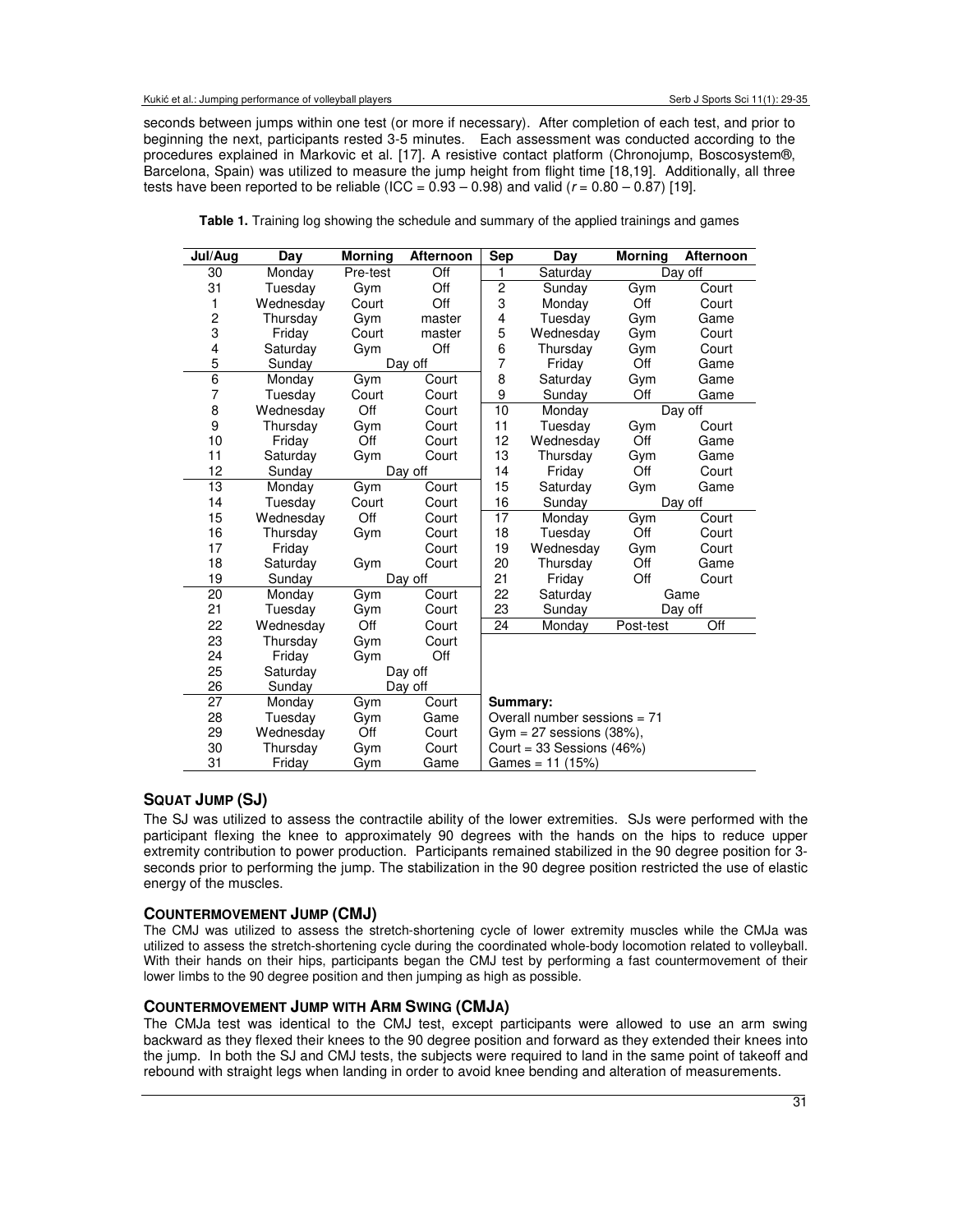#### **STATISTICAL ANALYSIS**

All data was collected and exported to Microsoft Excel for further analysis. All statistical procedures were conducted using a Statistical Package for Social Sciences (IBM, SPSS Statistics 20). All data were analysed descriptively for mean, standard deviation (SD), minimum (Min), and maximum (Max). A paired sample t-test was used to determine the differences between the pre- and post-test. A linear regression analysis was conducted to determine the association between the differences obtained in SJ and those obtained in CMJ and CMJa. The magnitude of between-test difference was calculated using a Cohen's effect size (ES) formula:  $ES = (M_2 - M_1)/S_1$ , where  $M_1$  and  $M_2$  are the means at test and retest and  $S_1$  is a standard deviation related to  $M_1$ . The ES were defined as small = 0.2, moderate = 0.5, large = 0.8 and very large = 1.3. The effect size of the regression analysis was defined as small =  $0.04 - 0.25$ , moderate =  $0.25$ -0.64, and large ≥ 0.64 [20].

### **RESULTS**

Descriptive statistics for pre- and post- test and paired sample t-test are shown in Table 2. On a general level, improvements occurred in all three tests. The effect of applied training on SJ, CMJ and CMJa were the same, with relative change in CMJa being 3.3% smaller than in other two tests (Figure 1).

| Variables  | Mean±SD<br>Min-Max              | Mean±SD<br>Min-Max            | Mean<br>diff. | 95% CI<br>Lower-Upper |         |         | р    |
|------------|---------------------------------|-------------------------------|---------------|-----------------------|---------|---------|------|
| $SJ$ (cm)  | $30.23 \pm 3.30$<br>25.8-35.5   | $33.31 + 3.97$<br>27.3-41.2   | $-3.08$       | $-5.08$               | $-1.08$ | $-3.36$ | .006 |
| $CMJ$ (cm) | $31.99 \pm 3.40$<br>26.5-37.8   | $35.25 \pm 4.00$<br>28.1-42.5 | $-3.26$       | $-5.42$               | $-1.10$ | $-3.28$ | .007 |
| CMJa (cm)  | $36.53 + 4.57$<br>$31.7 - 44.3$ | 39.06+4.37<br>32.7-46.4       | $-2.53$       | $-4.78$               | $-0.28$ | $-2.45$ | .031 |

**Table 2.** Descriptive statistics and t-test with presented mean difference and 95% confidence interval

SJ – squat jump, CMJ – countermovement jump, CMJa – countermovement jump with arm swing, SD – standard deviation, Min – minimum, Max – maximum, Mean diff. – mean difference.





32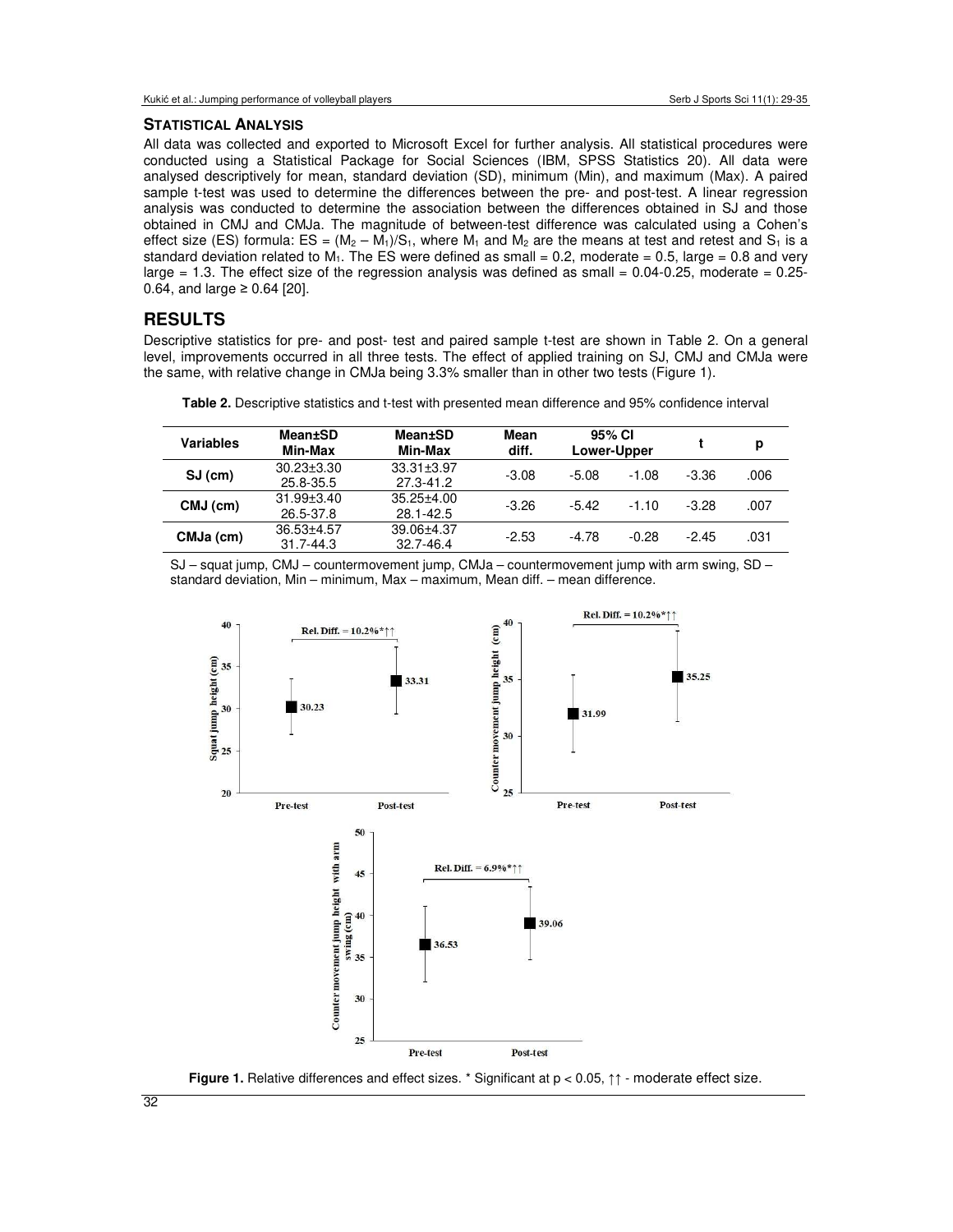However, the analysis on an individual level of each player revealed that three players did not improve in SJ, four did not improve in CMJ, and two did not improve CMJa (Figure 2).



**Figure 2.** Individual changes in SJ, CMJ and CMJa

The regression analysis revealed that about 53.6% of the variance in improvement in CMJ and 37.7% of improvement in CMJa could be explained by the improvements attained in SJ (Figure 3).





**Table 3.** Regression analysis and regression coefficients

| <b>Predicted variable</b> | Adi. $R^2$ | <b>SEE</b> |       |      | Const.  |       |       |       |
|---------------------------|------------|------------|-------|------|---------|-------|-------|-------|
| <b>CMJ difference</b>     | 476        | 2.59       | 11.89 | .005 | $-20.5$ | 0.215 | 0.721 | 0.005 |
| <b>CMJa difference</b>    | 347        | 3.01       | 7.37  | .020 | -19.3   | 0.197 | 0.633 | ባ.020 |

*Note*: Predictor variable was the differences attained in SJ.

Adj. R2 – adjusted  $R^2$ , SEE – standard error of the estimate. Const. – constant, B – unstandardized coefficient, ß – standardized coefficient. CMJ – countermovement jump. CMJa- countermovement jump with arm swing.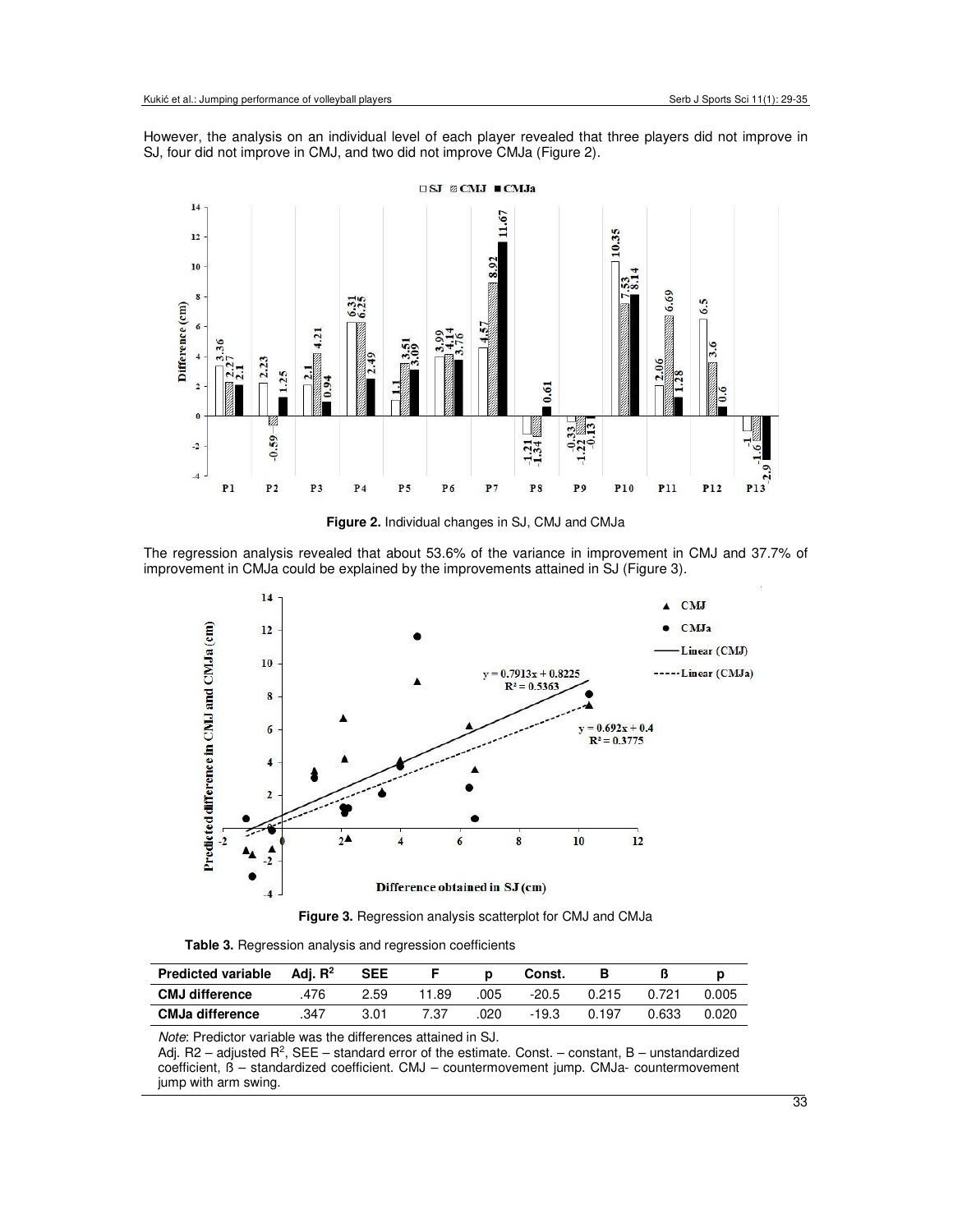### **DISCUSION**

The main findings of this study showed that the majority of players improved jumping performance in all three tests, whereby moderate improvement of about 10% in SJ followed by the same improvement in CMJ suggests that players improved contractile abilities of leg muscles. In contrast, two out of three players whose SJ reduced performed lower in CMJ and CMJa as well. Accordingly, the regression analysis established moderate causal associations between the improvements (decrease) in SJ and CMJ and CMJa, additionally reinforcing the notion of the importance of contractile components for jumping performance.

Häkkinen [8] investigated the changes in physical fitness profiles of female volleyball players during the competitive season. He followed a group of players who had 4-5 weekly sessions of playing drills and competitive games and 2-3 weekly sessions for physical conditioning. Author reported significant improvements in SJ (1.3 cm or 4.3%) and CMJ (1.5 cm or 4.6%). Kavanaugh et al. [7] investigated the longterm changes in jumping performance of NCAA division I female volleyball players. The authors formed three groups based on the duration that the players were observed, with group 1 being followed the shortest (0.7 years), and group 3 the longest (2.4 years). They reported that SJ and CMJ improved in all three groups, with group 3 having the highest improvements, followed by group 2 and group 1. Mean relative improvements in SJ were 6.8% in group 1, 10.8% in group 2, and 19.7% n group three, while mean relative improvements in CMJ were 6.2, 6.6, and 16.6%, respectively. In contrast, after six weeks of preseason skillbased conditioning on physical performance of volleyball players Trajković et al. [3] did not find significant differences in vertical jump performance measured by CMJa and spike jump testing. Authors concluded that pre-season skilled based conditioning alone is not sufficient for improvements in jumping performance and that for that purpose, strength and conditioning training is needed. Considering this, the effects attained in our study are similar to those of studies that included volleyball and strength and conditioning training together. Therefore, the addition of strength and conditioning should be included into volleyball training of females in order to improve vertical jump performance.

The authors would posit the reasons for this as significant improvements in muscle functioning and expression, or strength and coordination, during the first four-to-six weeks of a training program being attributable to neural adaptations [4,16]. After introducing novel forms of training attributed to strength and power-based training, athletes typically experience neural adaptations. The amount of motor units recruited increases along with the speed and efficiency of their recruitment during specific tasks, which are coupled with the activation of adjoining musculature. This could be the reason for significant improvements in SJ, CMJ, and CMJa performance. Moreover, it seems that these muscular adaptations (i.e., recruitment and firing rate of motor units) explained a moderate amount of improvements in CMJ (53.6%) and CMJa (37.8%). It is possible that muscle attributes needed for SJ can help the athlete express greater explosive strength and higher jump height, which altogether may lead to improved on-court performance. Somewhat smaller degrees of association with CMJa could be attributed to the fact that arm swing is related to multimovement coordination and skill, and that it also contributes to more technical elements. Thus, the arm swing in those more skilled (i.e., opposite and right side hitter) could contribute more than in those less skilled (i.e., middle blocker). Considering this, our results support the improvement in strengthening of muscle contraction of lower-extremities in an effort to increase power and volleyball-specific performance.

### **CONCLUSION**

This research illustrated that on-court volleyball training followed by a strength and conditioning program significantly improves jumping performance. It seems that strength and conditioning improved the contractile strength characteristics in a majority of the players. Moreover, this explained a considerable amount of improvement in CMJ and CMJa, which are the most common jumps in volleyball games. This study, in addition to established literature, showed that strength and conditioning should be integrated into volleyball clubs in order to optimize performance. Additionally, head coaches should work collaboratively with strength and conditioning coaches in order to improve their players technically, tactically, and physically, as high levels of physical preparedness constitutes the potential for performing all technical skills and tactical knowledge on the highest level, and reduces the risk of injuries.

### **PRACTICAL APPLICATION**

Holistic approaches to volleyball performance allows teams to optimize individual components of performance, ultimately improving overall performance. The presented analysis showed group and individual differences, emphasizing the importance of each player within the system. Understanding how to plan and apply strength and conditioning programs within complex long- and short-term volleyball training is of high importance for performance and reduction of injury risk. More importantly, analyzing and writing the diagnosis of specific approaches and to what degree certain elements explain components of performance such as ability to jump vertically adds to the precision of planning and reduces the possibility of error.